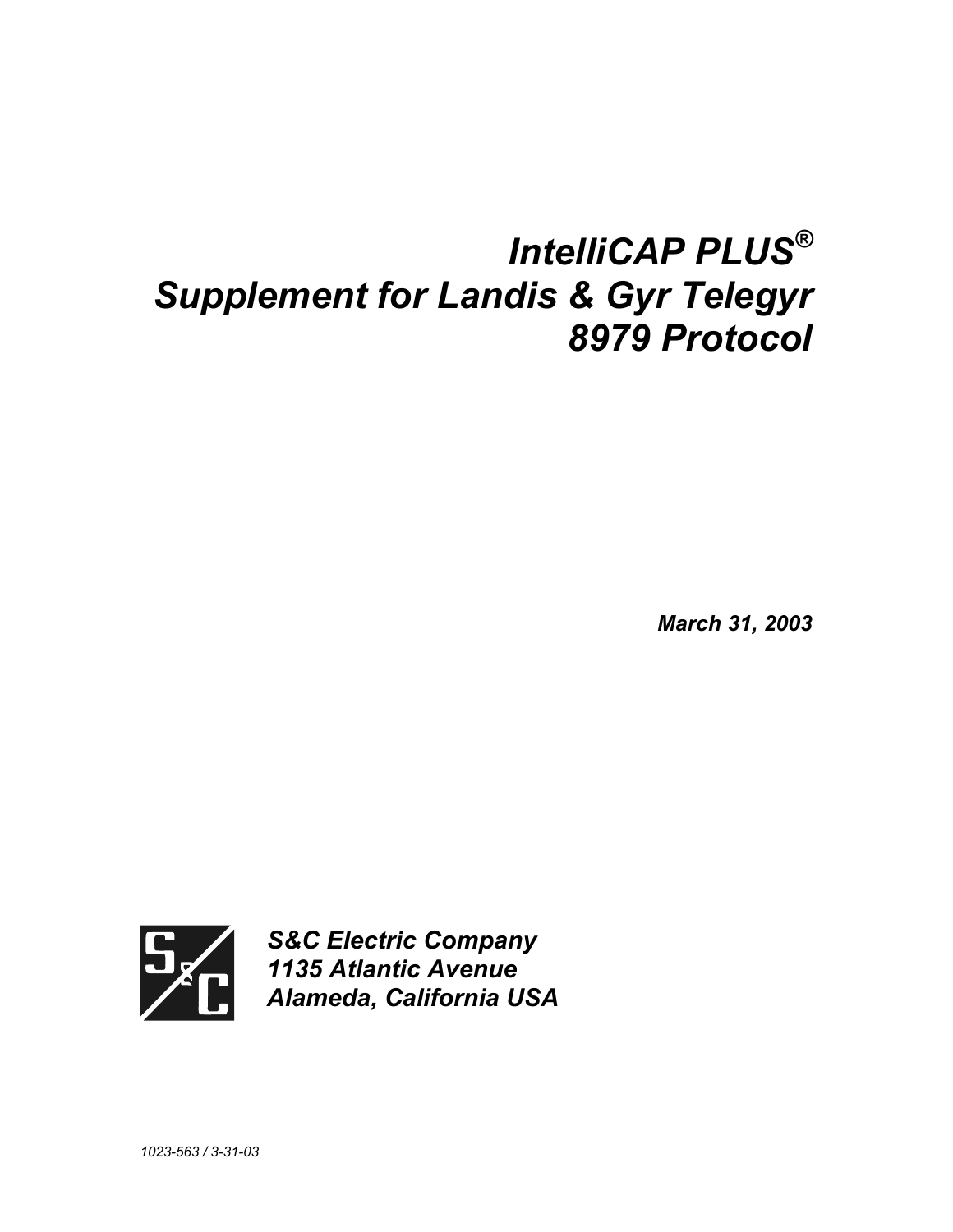#### *Proprietary Notice*

This document contains information which is proprietary to S&C Electric Company and is provided under the terms and conditions of a Purchase Order Terms and Conditions Agreement between S&C Electric Company and each of its customers. Disclosure of information contained in this document to third parties without prior written permission from S&C Electric Company is strictly forbidden.

Information in this document is subject to change without notice and does not represent a commitment on the part of the vendor.

Copyright 2003 S&C Electric Company All Rights Reserved. Printed in the USA.

EnergyLine, the EnergyLine logo, and IntelliCAP PLUS are registered trademarks of S&C Electric Company.

Hayes is a trademark of Hayes Microcomputer Products, Inc. UtiliNet is a registered trademark of SchlumbergerSema Inc. All other trademarks are the property of their respective holders.

S&C Electric Company, 1135 Atlantic Avenue, Alameda, CA 94501, USA Tel (773) 338-1000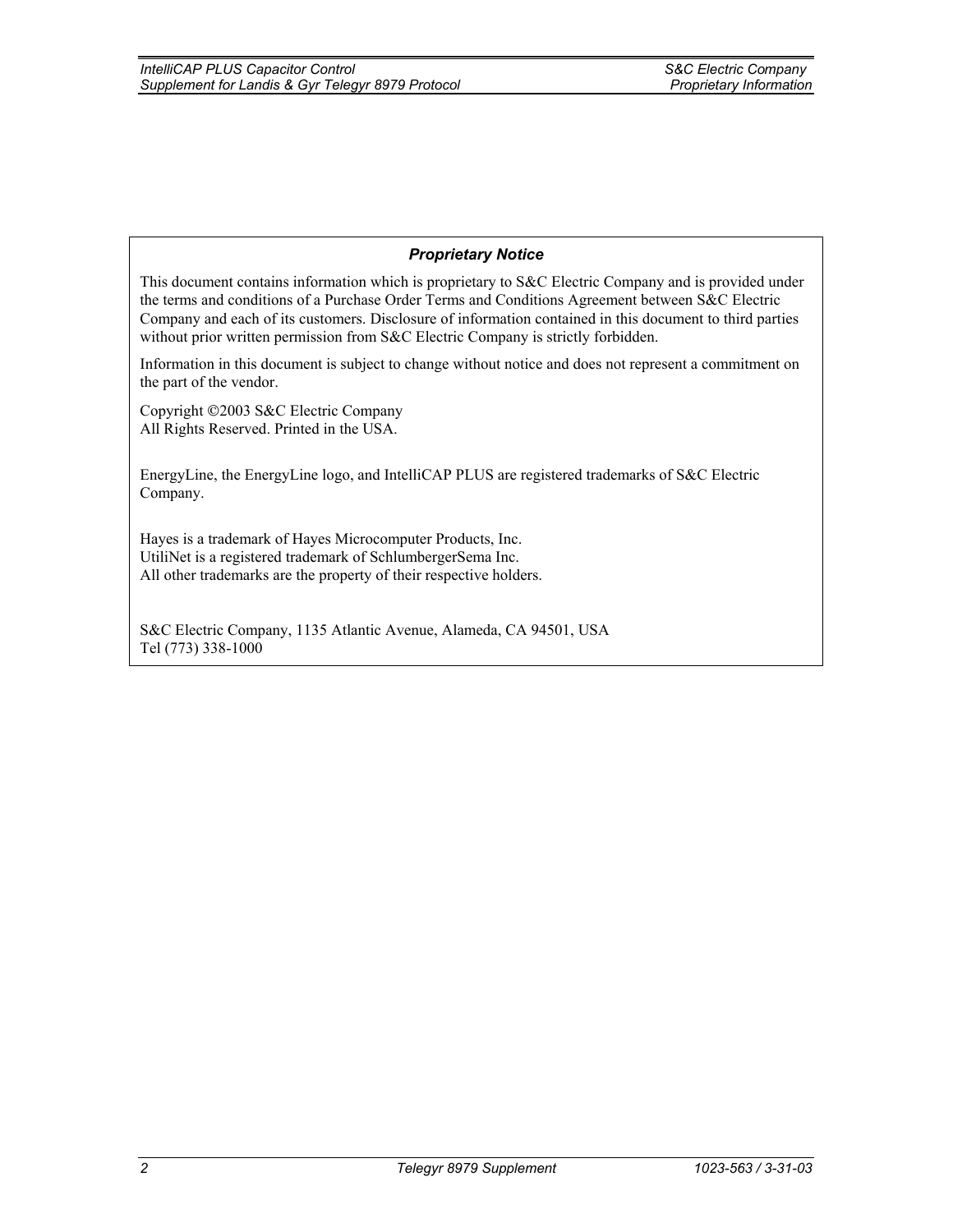| <b>S&amp;C Electric Company</b> |  |
|---------------------------------|--|
| <b>Proprietary Information</b>  |  |

# *Contents*

| Introduction                                       |    |
|----------------------------------------------------|----|
| Applicable Software                                |    |
| <b>Manual Conventions</b>                          |    |
| Cautions                                           |    |
| Telegyr 8979 Setup Screens                         |    |
| View the First SETUP: Communications Screen        | 6  |
| View the Second SETUP: Communications Screen       |    |
| Telegyr 8979 Communications Troubleshooting Screen |    |
| Telegyr 8979 Points List                           | 13 |
| <b>Status Points</b>                               | 13 |
| Analog Input Points                                | 16 |
| <b>Pulse Accumulator Points</b>                    | 18 |
| <b>Control Points</b>                              | 19 |
| Telegyr 8979 Protocol Functions Implemented        | 20 |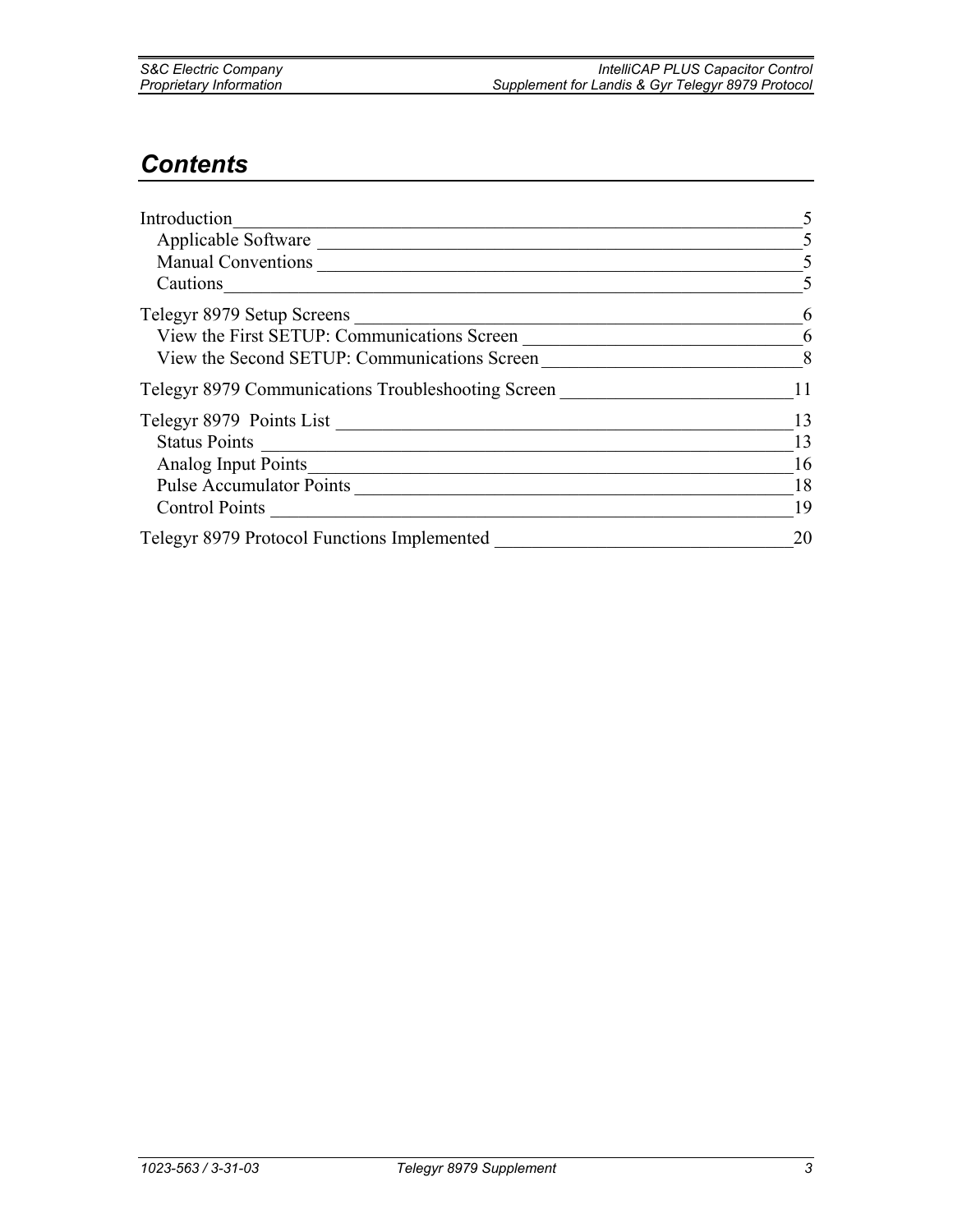*IntelliCAP PLUS Capacitor Control S&C Electric Company Supplement for Landis & Gyr Telegyr 8979 Protocol Proprietary Information* 

# *Notes:*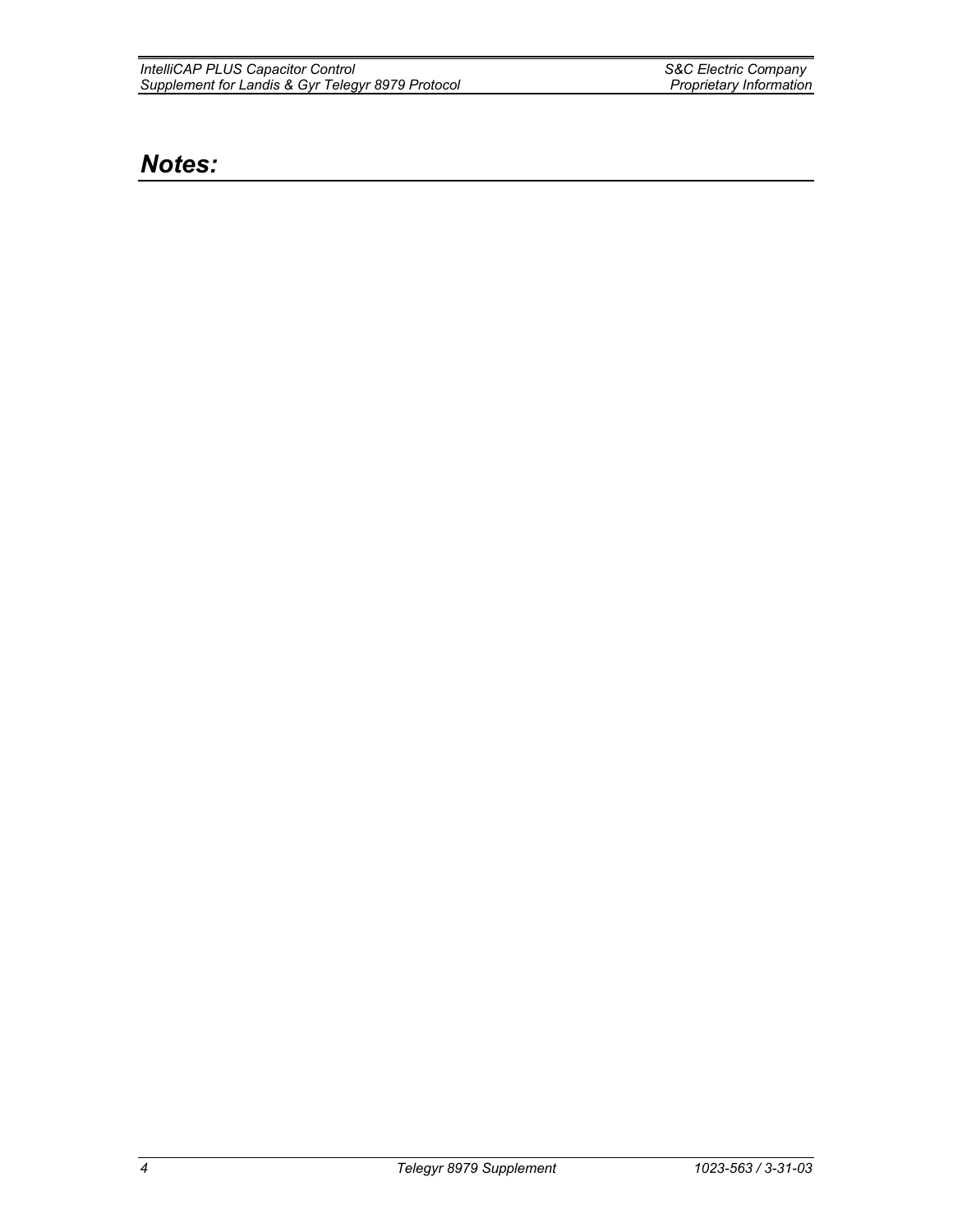# *Introduction*

This document describes the Landis & Gyr Telegyr 8979 implementation for the S&C IntelliCAP PLUS Capacitor Control

For more information about the setup and operation of the IntelliCAP PLUS, see the *User's Manual*.

### *Applicable Software*

This document was prepared for use with standard software version PCSL114S and VAR software version PCVL114S. For questions regarding the applicability of information in this chapter to future software releases, please contact S&C Electric Company.

### *Manual Conventions*

The following conventions are used in this chapter:

| <b>BOLD UPPER CASE</b> | Labels on faceplates, assemblies, and switch<br>positions.                                 |
|------------------------|--------------------------------------------------------------------------------------------|
| Italic                 | Names of books, manuals, manual sections, and<br>software screens.                         |
| "Quotes"               | Names of fields on software screens.                                                       |
| $\langle$ Brackets $>$ | Names of computer keyboard keys.                                                           |
| Courier                | Characters to be typed at the prompt and<br>commands issued from the SCADA master station. |

#### *Cautions*

All Cautions are clearly marked with the notation  $\triangle$  **CAUTION**  $\triangle$ . Please read all cautions carefully before attempting to install or operate this equipment.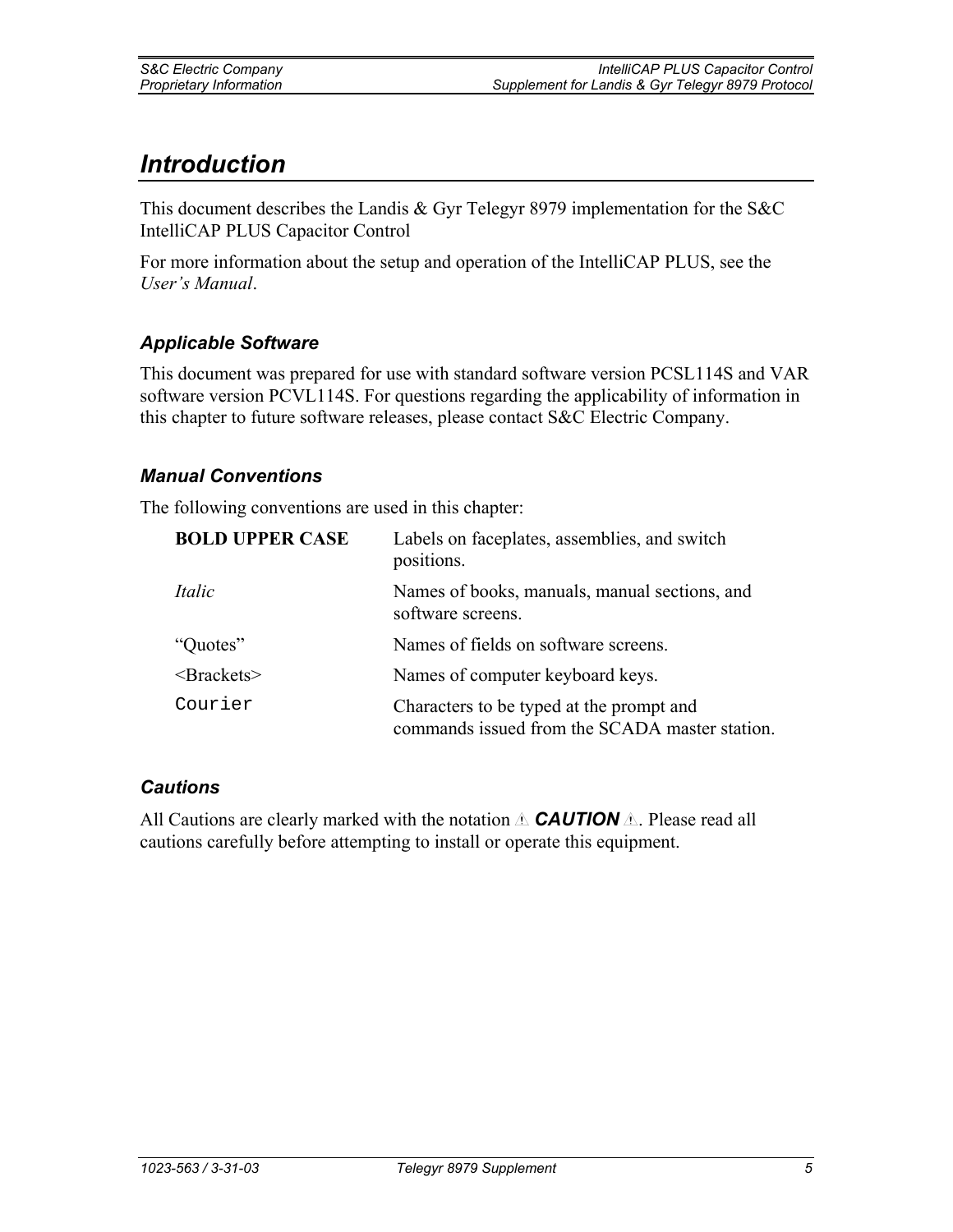# *Telegyr 8979 Setup Screens*

This section describes the screens that are different for Switch Operators using Telegyr 8979 protocol.

### *View the First SETUP: Communications Screen*

To display the first *SETUP: Communications* screen (Figure 1), click the Communications button at the *SETUP MENU* screen.

#### Figure 1 First SETUP: Communications Screen

This screen contains setpoints related to SCADA communications. The screen includes the following fields:

#### *Communications RTU Address*

If this Control will be accessed via SCADA communications, enter the network address for this installation.

# $\triangle$  **CAUTION**  $\triangle$

If you move an already-configured control to a new location, be sure to enter the NEW address into the control. (If you leave the old address in the control, it may respond to instructions meant for a different control location.)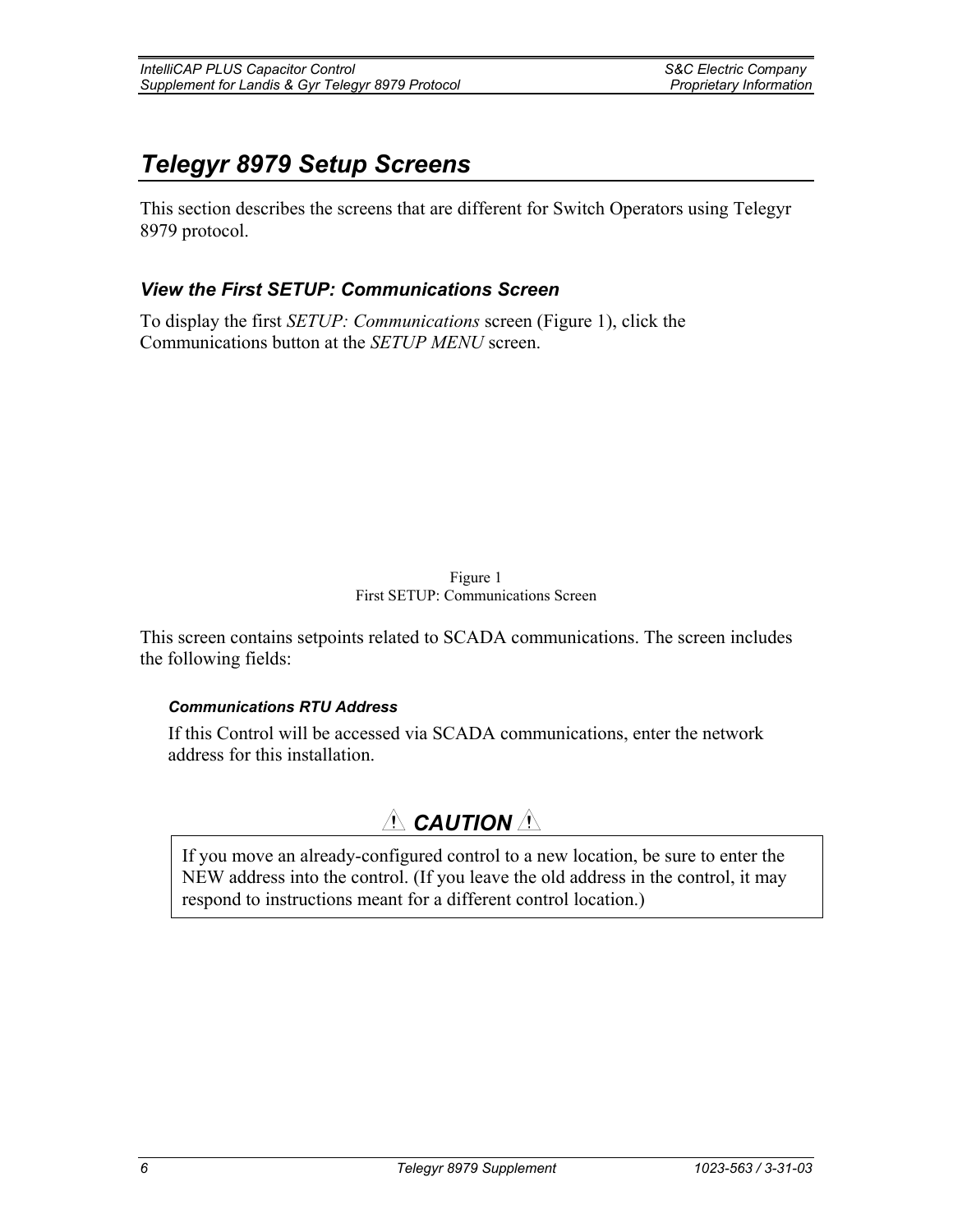#### *SCADA Communication Baud Rate*

If this control is part of a SCADA system, set this value to the baud rate between the control and the directly-connected device (radio, modem, etc.). If this setpoint does not match the baud rate for the device, communications will not operate.

#### *Transmitter Keying Delay Time*

This is the amount of time (in milliseconds) that must elapse from the moment the transmitter is turned on until the data transmission begins. You can usually leave this at the factory default value.

#### *Transmitter Turn-Off Delay Time*

This is the amount of time (in milliseconds) that the transmitter should remain on after the second-to-last character transmission has begun. You can usually leave this at the factory default value.

#### *Output Point Select Timeout*

This is the timeout duration of the Select function on control points. If the timeout duration is too short between the Select and the Operate functions during a Select-Before-Operate sequence, the Switch Operator disables the point.

#### *Allow RTU Memory Write Operations*

For security reasons, table writes ( $FC = 48$ , Table Writes) are by default disabled in this control. This feature is implemented for diagnostic purposes. Use care when enabling this feature, and disable it when you are done to prevent inadvertent changes to the control parameters.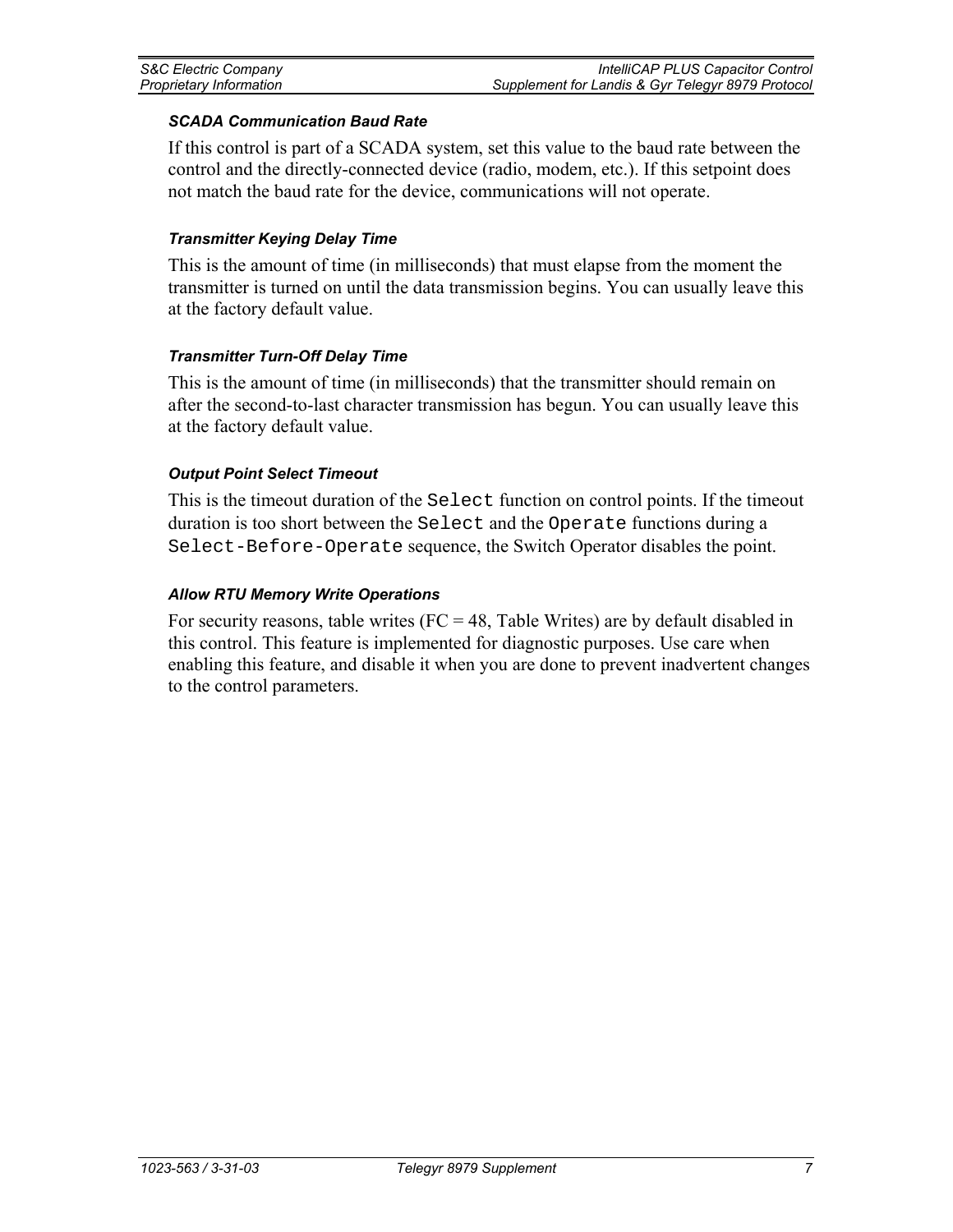| IntelliCAP PLUS Capacitor Control                 | <b>S&amp;C Electric Company</b> |
|---------------------------------------------------|---------------------------------|
| Supplement for Landis & Gyr Telegyr 8979 Protocol | Proprietary Information         |

### *View the Second SETUP: Communications Screen*

To display the second *SETUP: Communications* screen (Figure 1), click the PgDn button at the first *SETUP: Communications* screen.

> Figure 2 Second SETUP: Communications Screen

This screen includes the following fields:

#### *Unsolicited Call Home Feature*

When the Call Home feature is enabled (if applicable), the Control initiates a call to the master station in response to a change in any status point. The Control uses the setpoints on this screen to determine when to call and how often to call. The Control attempts calls to the master until it makes a successful connection and the master has polled for the indication change report.

NOTE: Before enabling the Call Home feature, be sure the Control is properly equipped with a land-line or cellular phone modem.

#### *Call Delay After First Event*

This is the amount of time that the Control waits after the first indication change event before initiating a call. This delay prevents the Control from making numerous consecutive calls for related events. Enter a time long enough for a related sequence of events to be completed but short enough for you to receive a timely notification.

#### *Call Retry After Busy or No Answer*

This is the amount of time that the Control waits after receiving a busy or no answer indication from the modem before attempting another call.

#### *Call Retry After Call Failure*

This is the amount of time that the Control waits after receiving an error indication from the modem before attempting another call. You can set this value to a longer time to reduce the number of call attempts when a problem exists in the telephone system or at the master station.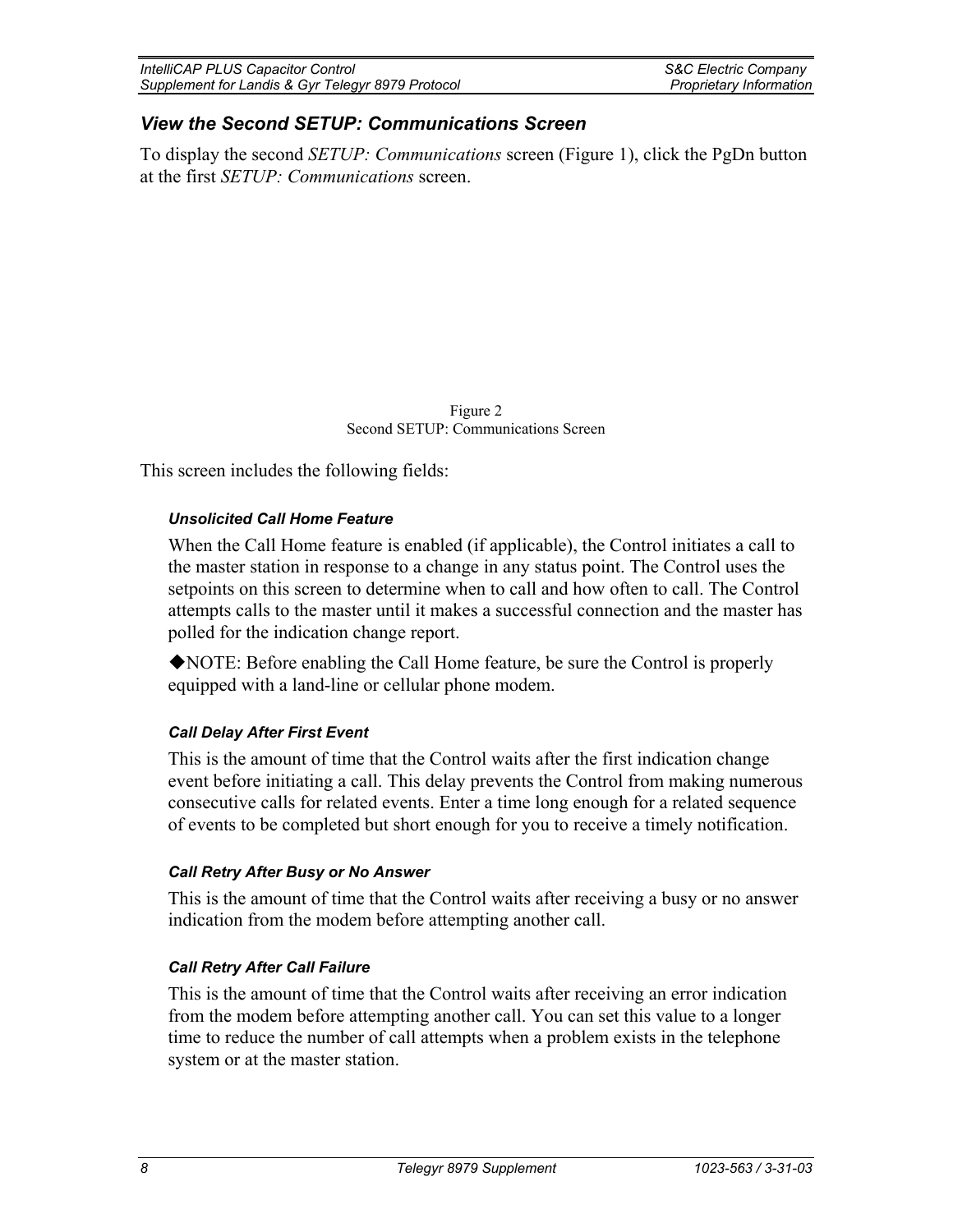#### *Number of Calls Per Phone Number*

This is the number of call attempts that the Control makes to each phone number in the "Phone Number" list before moving to the next number.

#### *Time to Wait for Connect*

This is the amount of time (in seconds) that the Control waits for the modem to report a "Connect." If it does not connect to the master station's modem within this period, the Control considers the attempt failed.

When setting this value, be sure to take into account dialing commands, ring time, and modem connection time.

#### *Time to Wait for Master Poll*

This is the amount of time that the Control waits for the master station to make an indication change poll after a connection has been made with the master station's modem. If a poll is not requested within this time, the Control hangs up the connection and schedules another call attempt.

#### *Modem*

This setpoint lists factory-supported modems. While other modems may be compatible, default setup strings are provided for the listed modems (see "Setup String" below).

#### *Setup String*

This is the string of commands sent to initialize the modem before communication begins. In general, you can leave the setup string at the factory default value for each factory-supported modem (see "Modem" above). You can also enter a new value, if needed. To return to the default setup string, change the "Modem" parameter back to the desired modem.

#### *Reinitialize Modem*

If you change the "Setup String" setpoint, set this field to "Init" to reinitialize the modem. You must also initialize the modem the first time you enable the Call Home feature.

#### *Pulse or Tone Dialing*

This setpoint selects pulse or tone dialing at the Control's modem. Set it to the value required by your telephone service provider.

#### *Phone Number*

This is a list of up to 10 phone numbers that the Control dials when attempting to contact the master station. You may enter any number, along with any Hayes<sup>"</sup>compatible dialing commands. Examples of dialing commands are "," to pause 2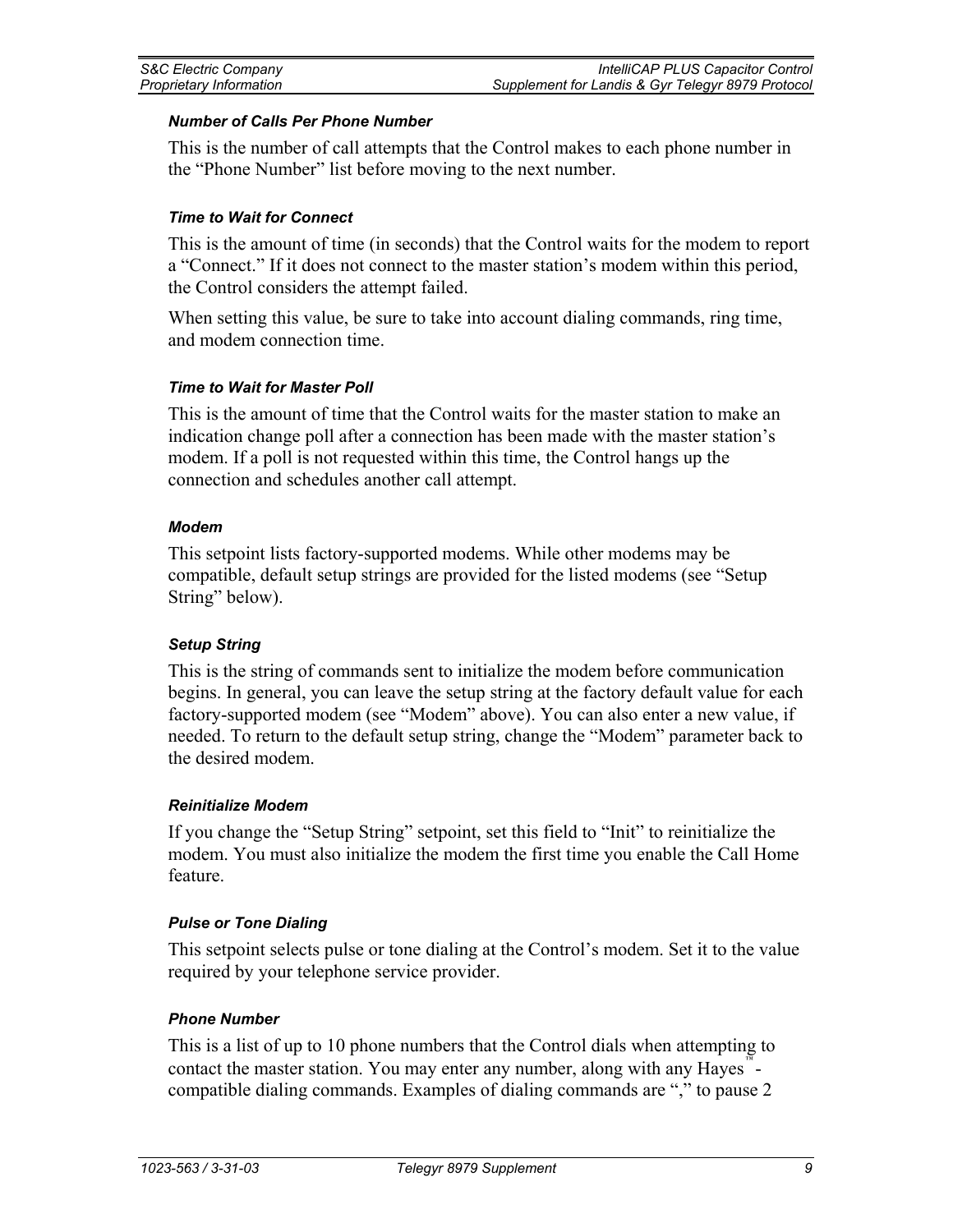| IntelliCAP PLUS Capacitor Control                 | <b>S&amp;C Electric Company</b> |
|---------------------------------------------------|---------------------------------|
| Supplement for Landis & Gyr Telegyr 8979 Protocol | Proprietary Information         |

seconds during dialing, "@" to wait for silence, and "W" to wait for a second dial tone. You can add or delete numbers as needed. The numbers do not need to be consecutive in the list.

Numbers are dialed consecutively starting at the first number in the list. If the first number is not reachable after the configured number of tries (see "Number of Calls per Phone Number"), the Control moves to the next number in the list. When it reaches the end of the list, it begins again with the first phone number.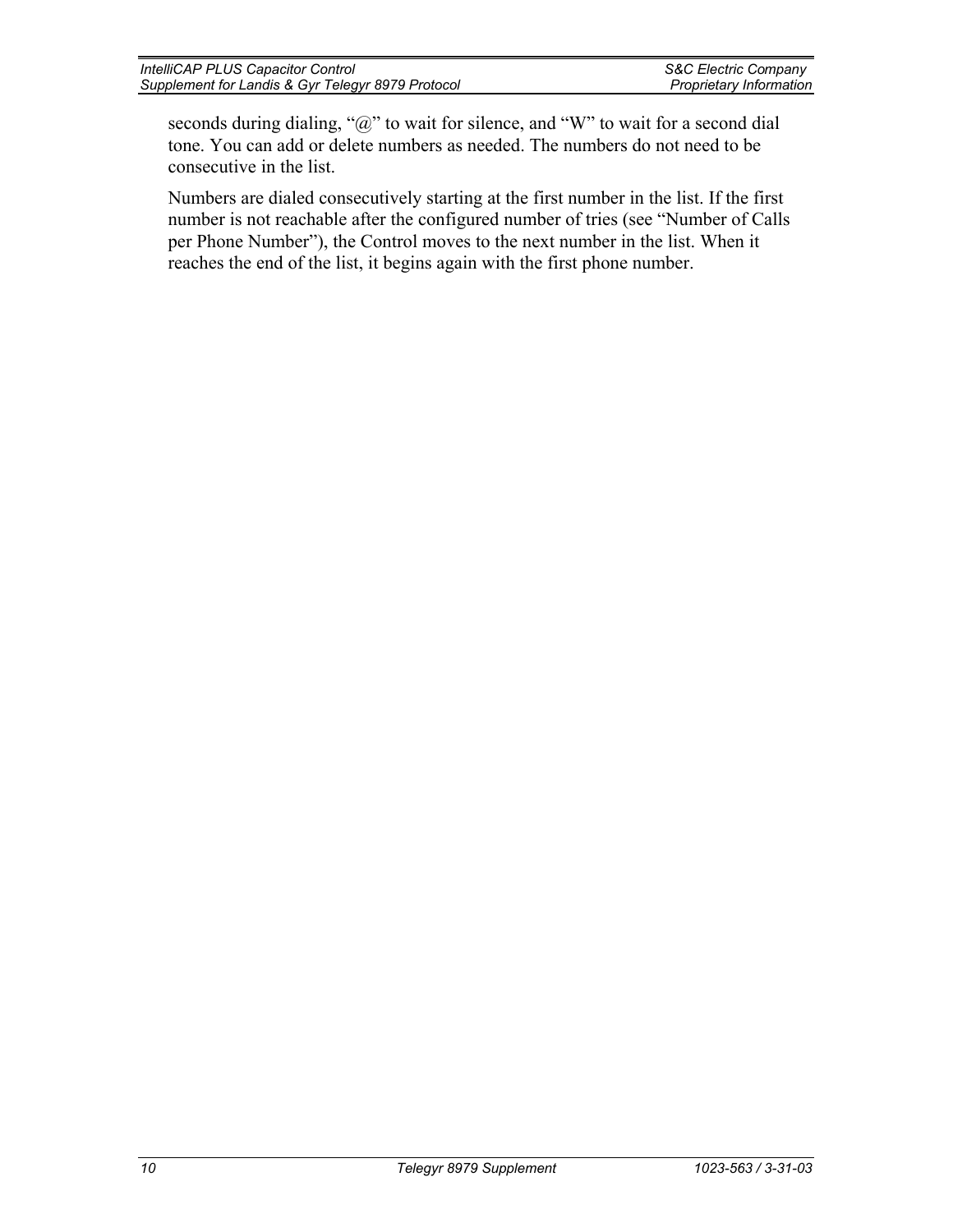# *Telegyr 8979 Communications Troubleshooting Screen*

The *TROUBLESHOOTING: Communications* screen (Figure 3) shows a chronological listing of Telegyr 8979 communications problems.

To display the *TROUBLESHOOTING: Communications* screen, click the Comm Problems button on the *TROUBLESHOOTING MENU* screen.

#### Figure 3 TROUBLESHOOTING: Communications Screen

The log can hold 10 entries. Once the log is full, each new event over-writes the oldest event in the log. To find the most recent event, look for the message with a timestamp that is *older* than the time for the message *above* it.

This screen includes the following fields:

#### *Date/Time...MSec*

This is the time (to the nearest 6.25 milliseconds) when the event occurred.

#### *Reason for Communications Failure*

This is the reason that communications failed. One of the following messages appears:

- "Packet CRC Error"
- "Internal: Bad UART interrupt"
- "First character of packet not \$FF"
- "Packet length illegal"
- "Packet contains bad characters/framing"
- "Timeout on control select operation"
- "Modem receive buffer overrun"
- "Phone number list is empty"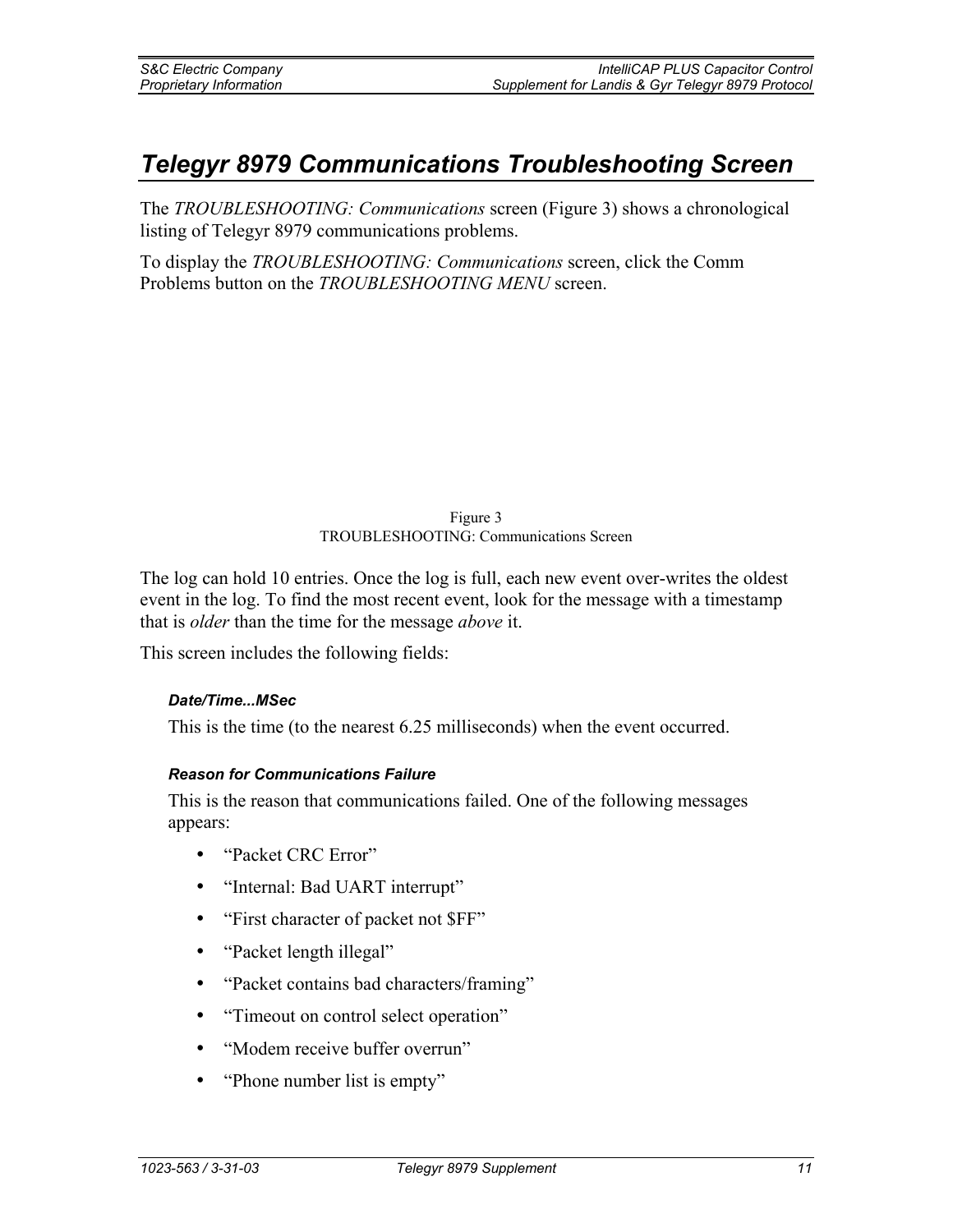- "Modem reset failed"
- "Setup string rejected"
- "Dialing the phone failed"
- "Connect to master failed"
- "Poll was not received from master"
- "Hang up failed"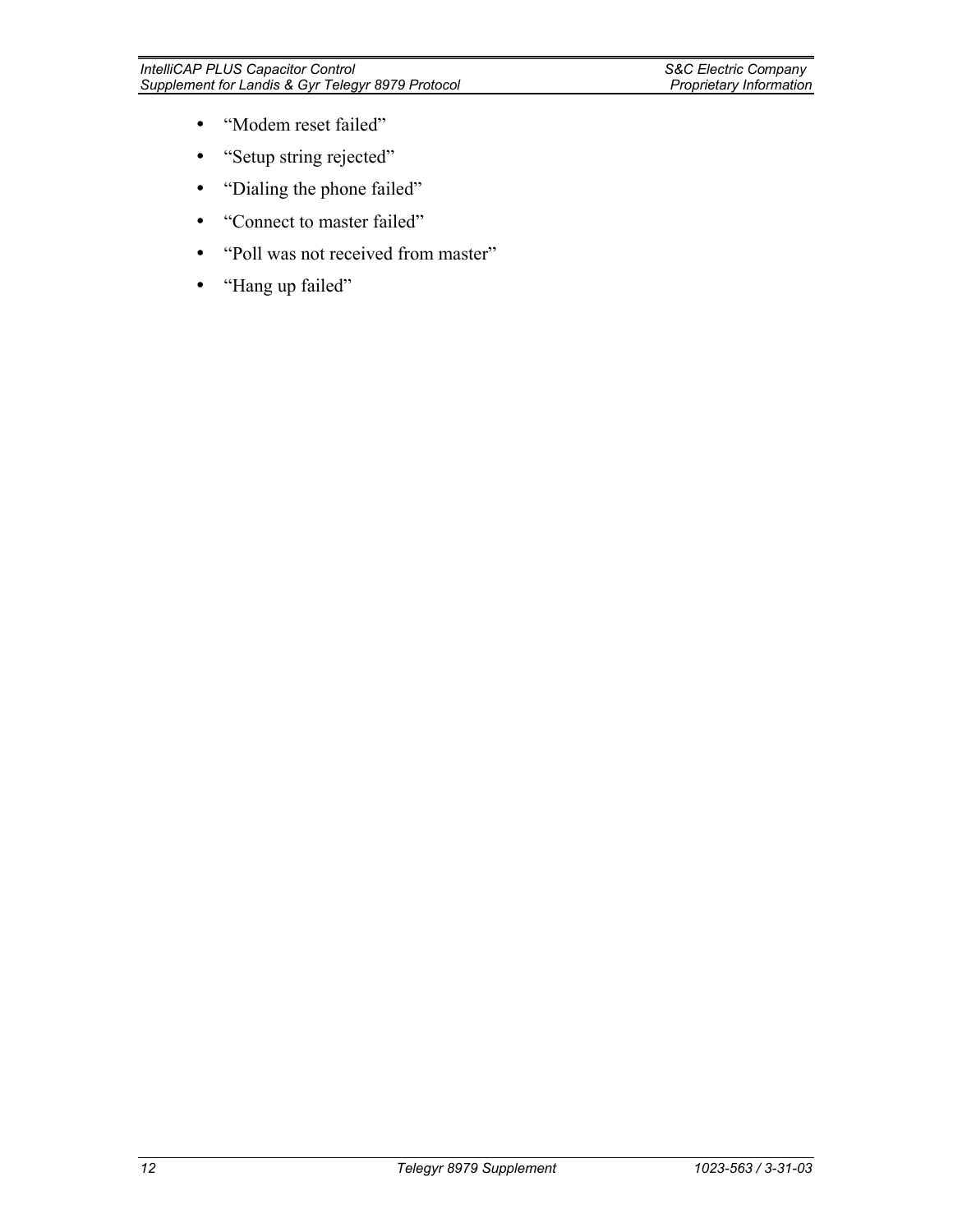# *Telegyr 8979 Points List*

This section describes the Telegyr 8979 points for the IntelliCAP PLUS Capacitor Control.

For accessing the IntelliCAP PLUS Control, the Telegyr 8979 master station should define the Control with the following I/O:

|                                 | Point |
|---------------------------------|-------|
|                                 | Count |
| <b>Status Points</b>            | 24    |
| <b>Analog Input Points</b>      | 25    |
| <b>Analog Output Points</b>     | 3     |
| <b>Pulse Accumulator Points</b> | 2     |
| Pulse Output                    | 1     |
| <b>Control Output Points</b>    | 3     |

The points are defined in the tables below. Unless otherwise noted, each bit is set if the condition is logically true or active.

### *Status Points*

| <b>Status</b><br>Point# | <b>Definition</b>                                                                                                                                                                                                                                                                                                 |
|-------------------------|-------------------------------------------------------------------------------------------------------------------------------------------------------------------------------------------------------------------------------------------------------------------------------------------------------------------|
| $\theta$                | Capacitor Bank Close state. This bit is set if the capacitor is switched in.                                                                                                                                                                                                                                      |
| 1                       | Capacitor Bank Open state. This bit is set if the capacitor is switched out.                                                                                                                                                                                                                                      |
| 2                       | <b>AUTO/MANUAL</b> operation state. This bit is set when the control is in<br>the automatic mode.                                                                                                                                                                                                                 |
| 3                       | <b>REMOTE/LOCAL</b> faceplate switch position. This bit is set when the<br>switch is in the <b>REMOTE</b> position. In the <b>REMOTE</b> position, local<br>operation of the bank from the faceplate is blocked. In the <b>LOCAL</b><br>position, operation of the bank from the SCADA master station is blocked. |
| $\overline{4}$          | Alarm Summary. This bit is set when an alarm or trouble condition<br>occurs. This is a summary bit. The exact cause of the alarm can be<br>determined from inspection of status points: 10, 11, 12, 14, 15, 18, 19, 20,<br>and $23$ .                                                                             |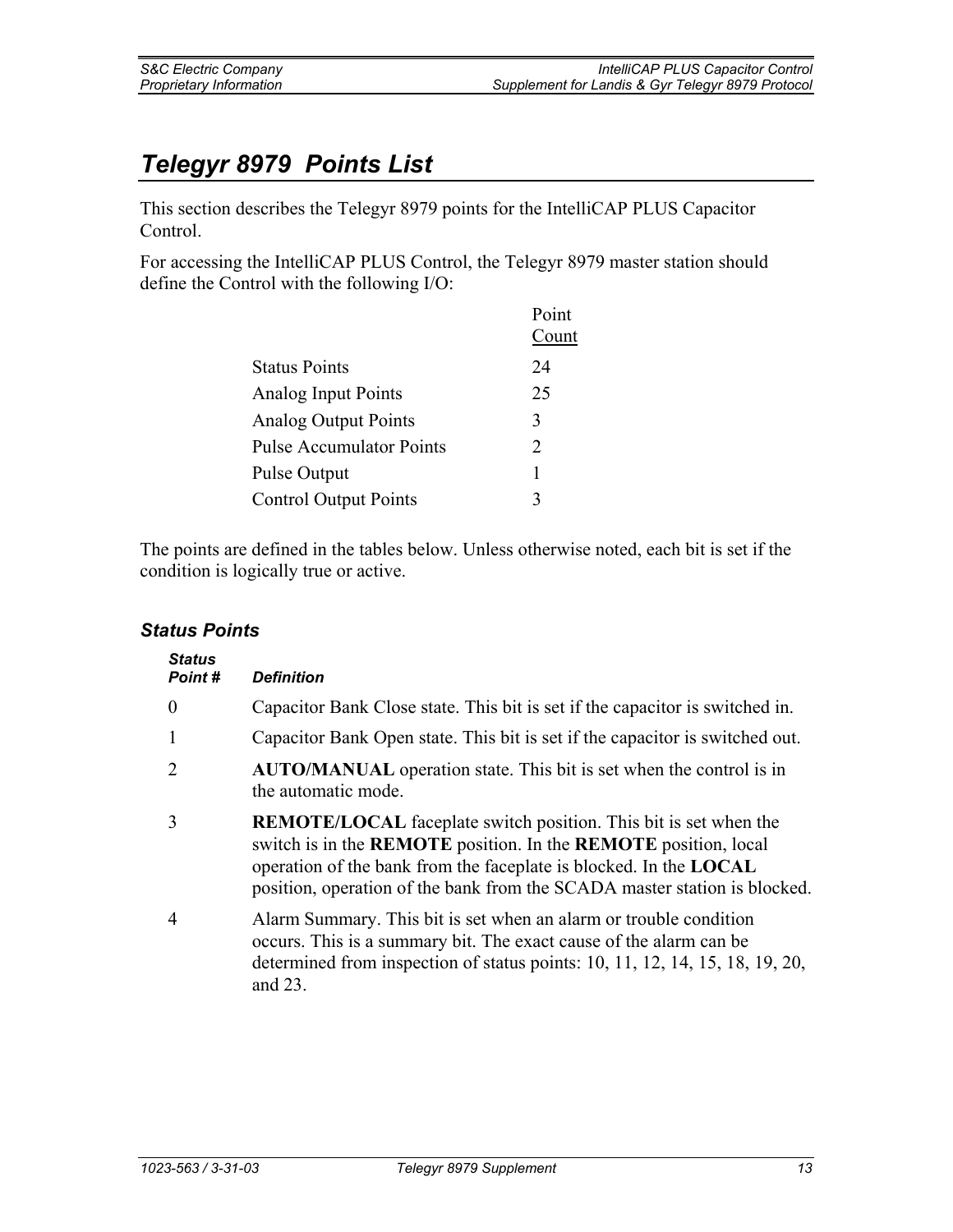| SCADA Override enabled. This bit is set when the SCADA Override             |
|-----------------------------------------------------------------------------|
| feature is enabled in the setup software. This override strategy may or may |
| not be controlling the bank state when enabled, depending on the state of   |
| other overrides and SCADA commands that have been issued.                   |
|                                                                             |

- 6 Over Voltage. This bit is set when an over voltage condition is present.
- 7 Under Voltage. This bit is set when an under voltage condition is present.
- 8 Emergency Voltage Override. This bit is set when the voltage has exceeded the Emergency Voltage Override boundaries.
- 9 Reclose Delay Blocked. This bit is set for a period of five minutes after a Trip operation to allow the capacitors to discharge fully. During this five minute period, the bank is prevented from reclosing.
- 10 Maximum Daily Cycles. This bit is set if the number of open operations of the capacitor bank reaches the daily maximum configured in the setup software. Further automatic operations are prevented until midnight if the maximum Daily Cycles has been reached.
- 11 Load Fuse Blown. This bit is set if AC voltage is not detected by the control. If the control is communicating, it indicates that the load fuse is probably blown.
- 12 Temperature sensor error. This bit is set if an error has been detected in the temperature sensor.
- 13 Temperature System. If this bit is set, temperature is reported in °F, if cleared temperature is reported in °C.
- 14 Incorrect voltage range. This bit is set if an error has been detected in the voltage sensor.
- 15 Low switching voltage delta. This bit is set if the delta voltage measured during the present switching operation is lower than the average of the last four switching operations by the percentage configured in the setup software.
- 16 Neutral Sensor option. This bit is set if the neutral sensor option is present, and cleared if no neutral sensor option is installed.
- 17 Neutral Sensor configuration. This bit is set if the neutral sensor measures voltage, and cleared if the neutral sensor measures current.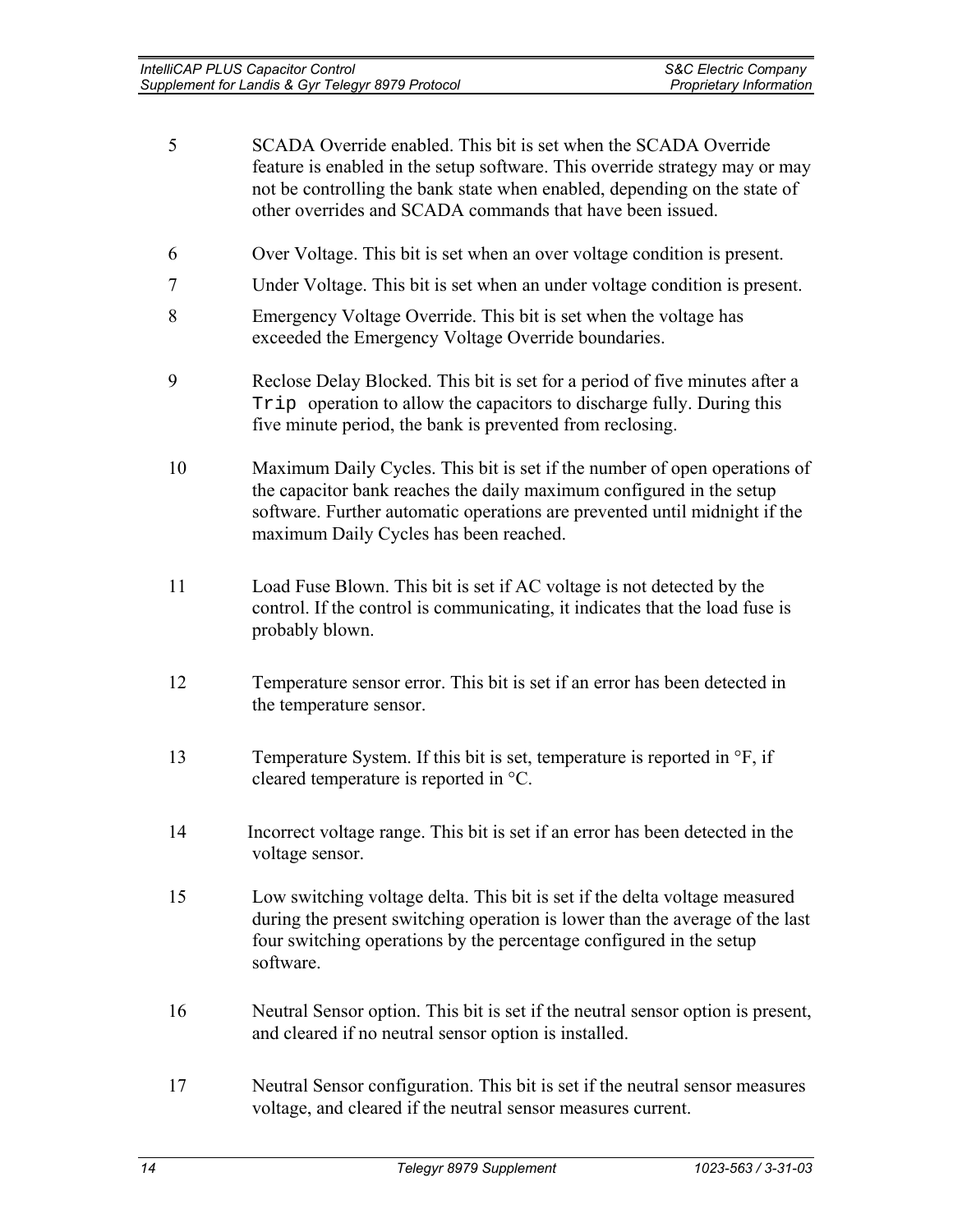**NOTE:** Versions without the Neutral option will return a 0 value.

- 18 Neutral Sensor. This bit is set when the neutral current or voltage remains above the "Neutral Alarm Level" for a period of time specified by the "Neutral Change Time Threshold." If the "Corrective Action" and "Neutral Retry" features were enabled in setup software, and this bit is set, the retry operation was unsuccessful. This alarm prevents further operation of the capacitor bank by any automatic means. To reset, issue Pulse Output point 0, "Reset Neutral Lockout".
- 19 Continuous Neutral Sensor. This bit is set when the neutral current or voltage remains above the "Neutral Alarm Level" for a period of time specified by the neutral " Change Time Threshold." It is reset if the neutral current or voltage falls below the "Neutral Alarm Level."

NOTE: Versions without the Neutral option will return a 0 value..

20 Zero Neutral Sensor. This is a user selectable option, if enabled in the setup software, this bit is set if the neutral sensor is detecting zero neutral current or voltage indicating a possible problem with the neutral sensor or its cabling. This only applies when the bank is switched in.

NOTE: Versions without the Neutral option will return a 0 value.

- 21 VAR Option. This bit is set if the VAR option is present, and cleared if no VAR option has been installed.
- 22 Reverse current. This bit is set if the Control has detected that the direction of current flow is reversed from the normal direction. This should only occur during emergency switching operations.

NOTE: Non-VAR versions will return a 0 value.

23 Low switching VAR delta. This bit is set if the delta VAR measured during the present switching operation is lower than the average of the last four switching operations by the percentage configured in the setup software.

NOTE: Non-VAR versions will return a 0 value.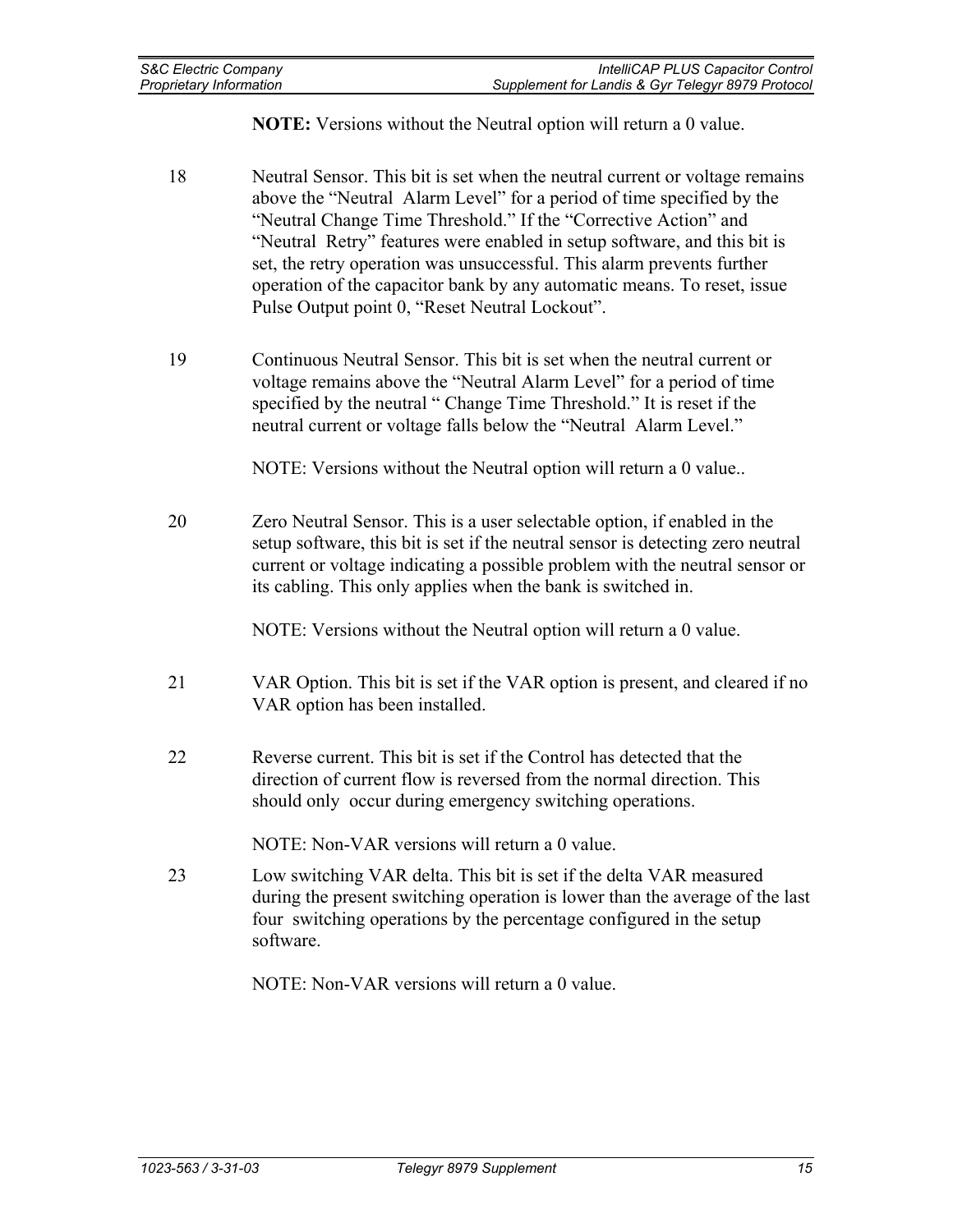## *Analog Input Points*

| <b>Analog</b><br><b>Input</b><br>Point# | <b>Definition</b>                                                                                                                                                                                                                                                                                                                                                                                                                                                         |
|-----------------------------------------|---------------------------------------------------------------------------------------------------------------------------------------------------------------------------------------------------------------------------------------------------------------------------------------------------------------------------------------------------------------------------------------------------------------------------------------------------------------------------|
| $\boldsymbol{0}$                        | 90% voltage reference standard. This is provided for the benefit of the<br>protocol implementation to conform to the RTU standard. It is loaded as a<br>constant.                                                                                                                                                                                                                                                                                                         |
| $\mathbf{1}$                            | 0% voltage reference standard. This is provided for the benefit of the<br>protocol implementation to conform to the RTU standard. It is loaded as a<br>constant with the value zero.                                                                                                                                                                                                                                                                                      |
| $\overline{2}$                          | Control strategy. This is the presently configured control strategy in use.                                                                                                                                                                                                                                                                                                                                                                                               |
|                                         | The possible values are:                                                                                                                                                                                                                                                                                                                                                                                                                                                  |
|                                         | 0 Temperature<br>1 Timeclock<br>2 Voltage Only<br>3 Time-Biased Voltage<br>4 Time-Biased Temperature<br>5 Auto Off-Line Mode<br>6 Auto On-Line Mode<br>7 Current<br>8 VAR<br>9 Reverse Current Voltage Only<br>10 Temperature Sensor Error, Voltage Only.<br>11 SCADA Override<br>12 Timeclock with Temperature Override<br>13 Current with Temperature Override<br>14 VAR with Temperature Override<br>NOTE: Values 7, 8, 9, 13 and 14 do not apply to non-VAR versions. |
| 3                                       | The most recent temperature reading. This value is in units of $\rm{^{\circ}F}$ or $\rm{^{\circ}C}$<br>(with a 50 degree offset) as selected in the IntelliLINK Set-up Software.                                                                                                                                                                                                                                                                                          |
| 4                                       | Most recent (secondary) voltage measurement. Each count equals<br>0.1 VAC RMS.                                                                                                                                                                                                                                                                                                                                                                                            |
| 5                                       | Primary Line Voltage. Each count equals 10 VAC RMS.<br>NOTE: Non-VAR versions will return a 0 value.                                                                                                                                                                                                                                                                                                                                                                      |
| 6                                       | The time remaining in SCADA Override mode. If in timed mode, returns<br>the number of minutes remaining, if in latched mode, always returns 4095.                                                                                                                                                                                                                                                                                                                         |
| $\overline{7}$                          | Neutral current or Neutral voltage. Each count equals 1 ampere for a<br>control with neutral current sensing installed or each count equals 1 Volt                                                                                                                                                                                                                                                                                                                        |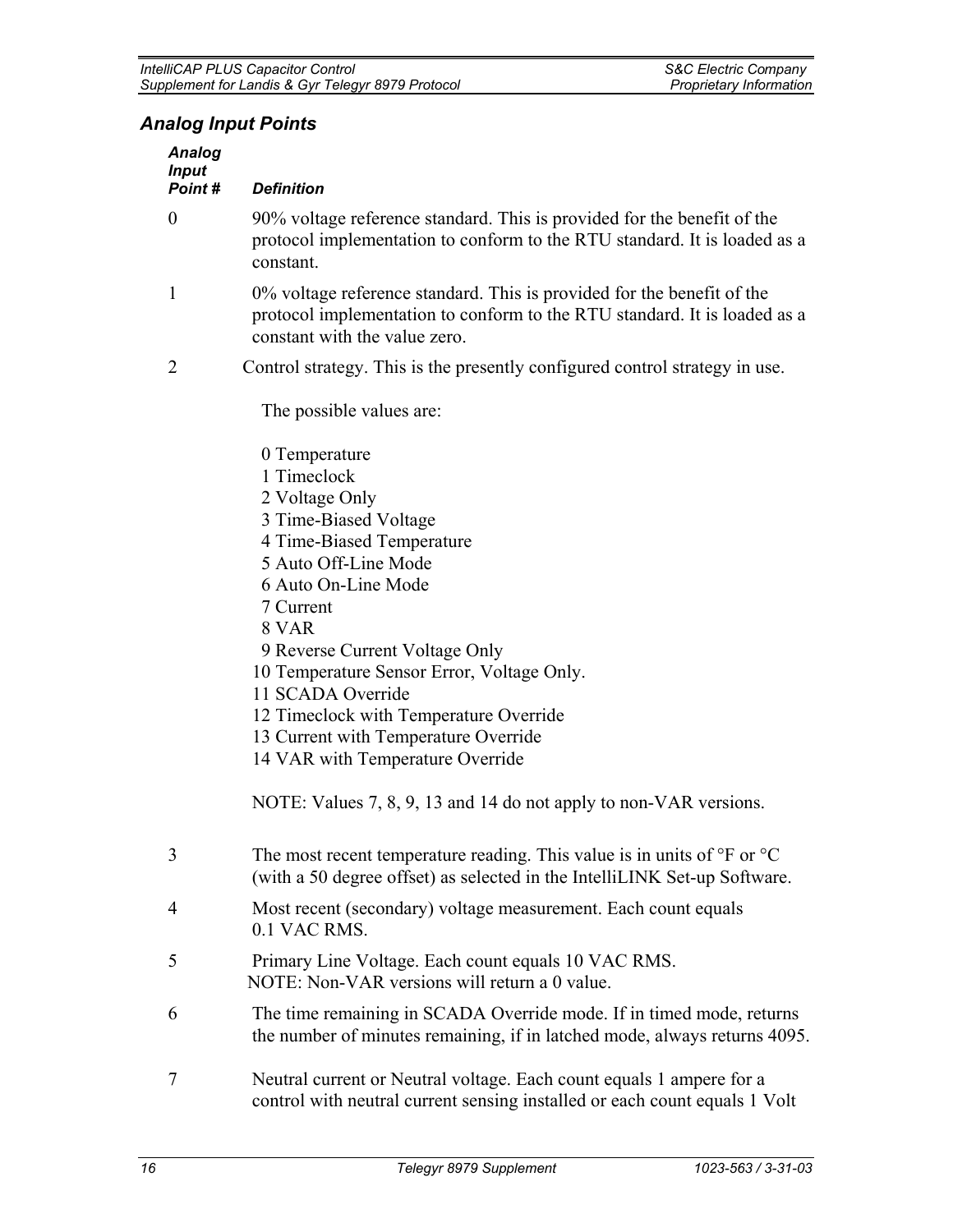| <b>S&amp;C Electric Company</b><br>Proprietary Information | IntelliCAP PLUS Capacitor Control<br>Supplement for Landis & Gyr Telegyr 8979 Protocol                                                                                                                                                                                                                                                                                                              |  |
|------------------------------------------------------------|-----------------------------------------------------------------------------------------------------------------------------------------------------------------------------------------------------------------------------------------------------------------------------------------------------------------------------------------------------------------------------------------------------|--|
|                                                            | for a control with neutral voltage sensing installed.<br>NOTE: Versions without the Neutral option will return a 0 value.                                                                                                                                                                                                                                                                           |  |
| 8                                                          | Single-phase line current. Each count equals 1 ampere.<br>NOTE: Non-VAR versions will return a 0 value.                                                                                                                                                                                                                                                                                             |  |
| 9                                                          | Phase angle. Each count equals one eighth of a degree with an offset of<br>90 degrees. A value of zero corresponds to a leading power factor and a<br>power angle of -90 degrees.<br>NOTE: Non-VAR versions will return a 0 value.                                                                                                                                                                  |  |
| 10                                                         | Three-phase kVARs. KVARs (volt-amperes, reactive) are calculated from<br>the measured single phase voltage, current and phase angle times three.<br>Each count equals eight kVARs with an offset of 2048. A zero value<br>corresponds to 16384 kVARs leading, a 2048 value corresponds to 0<br>kVARs and a 4095 value will be 16384 kVARs lagging.<br>NOTE: Non-VAR versions will return a 0 value. |  |
| 11                                                         | Three-phase kVA. The single-phase kVA is multiplied by three. Each<br>count equals 10 kVA.<br>NOTE: Non-VAR versions will return a 0 value.                                                                                                                                                                                                                                                         |  |
| 12                                                         | Three-phase kW. The single-phase kW is multiplied by three. Each count<br>equals 10 kW.<br>NOTE: Non-VAR versions will return a 0 value.                                                                                                                                                                                                                                                            |  |
| 13                                                         | Voltage, % total harmonic distortion (THD).                                                                                                                                                                                                                                                                                                                                                         |  |
| 14                                                         | Voltage, % third harmonic distortion.                                                                                                                                                                                                                                                                                                                                                               |  |
| 15                                                         | Voltage, % fifth harmonic distortion.                                                                                                                                                                                                                                                                                                                                                               |  |
| 16                                                         | Voltage, % seventh harmonic distortion.                                                                                                                                                                                                                                                                                                                                                             |  |
| 17                                                         | Current, % total harmonic distortion (THD).<br>NOTE: Non-VAR versions will return a 0 value.                                                                                                                                                                                                                                                                                                        |  |
| 18                                                         | Current, % third harmonic distortion.<br>NOTE: Non-VAR versions will return a 0 value.                                                                                                                                                                                                                                                                                                              |  |
| 19                                                         | Current, % fifth harmonic distortion.<br>NOTE: Non-VAR versions will return a 0 value.                                                                                                                                                                                                                                                                                                              |  |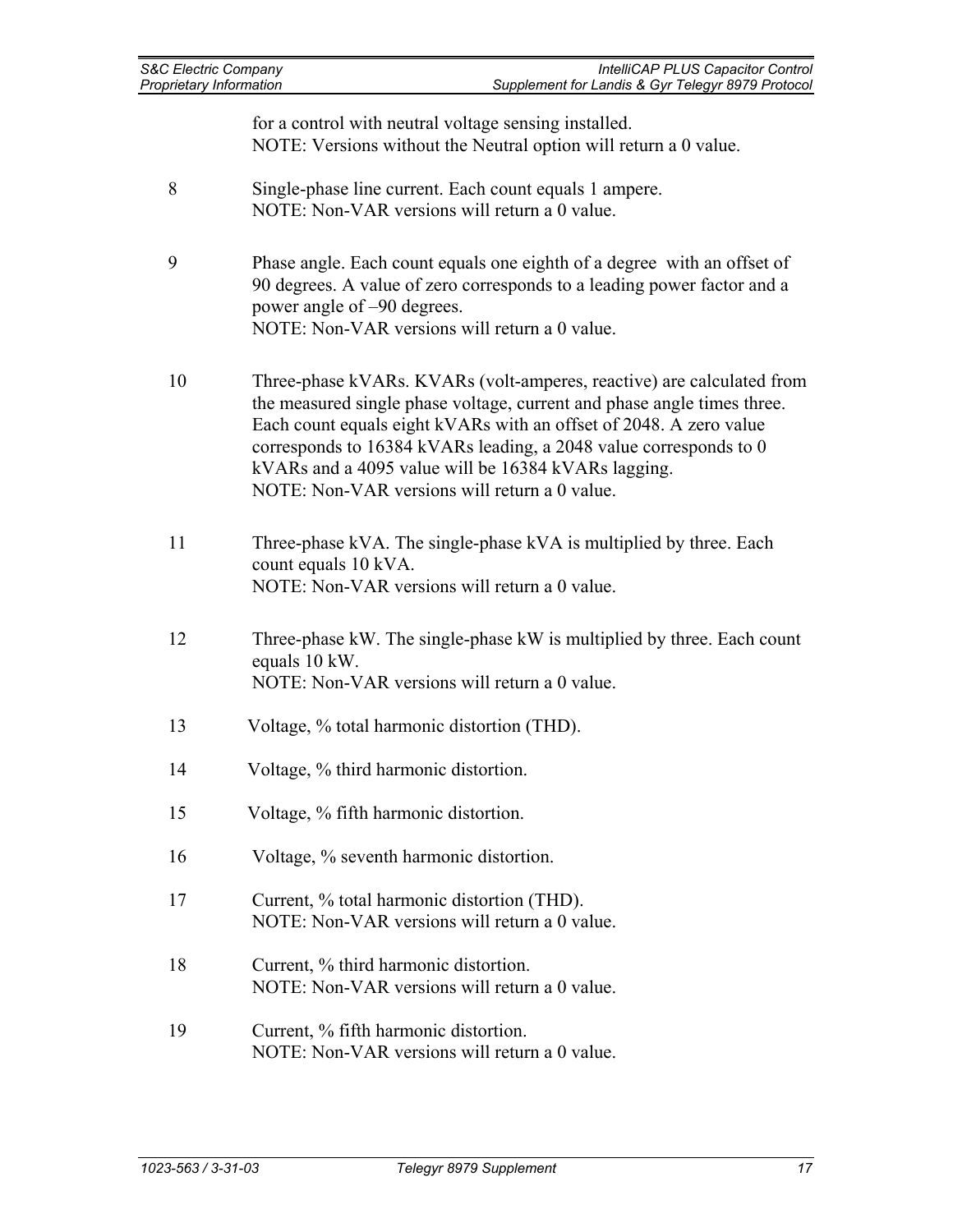| IntelliCAP PLUS Capacitor Control                 | <b>S&amp;C Electric Company</b> |
|---------------------------------------------------|---------------------------------|
| Supplement for Landis & Gyr Telegyr 8979 Protocol | <b>Proprietary Information</b>  |

| 20 | Current, % seventh harmonic distortion.<br>NOTE: Non-VAR versions will return a 0 value.                        |
|----|-----------------------------------------------------------------------------------------------------------------|
| 21 | Neutral, % total harmonic distortion (THD).<br>NOTE: Versions without the Neutral option will return a 0 value. |
| 22 | Neutral, % third harmonic distortion.                                                                           |
|    | NOTE: Versions without the Neutral option will return a 0 value.                                                |
| 23 | Neutral, % fifth harmonic distortion.                                                                           |
|    | NOTE: Versions without the Neutral option will return a 0 value.                                                |
| 24 | Neutral, % seventh harmonic distortion.<br>NOTE: Versions without the Neutral option will return a 0 value.     |

### *Analog Output Points*

| Analog<br>Output<br>Point# | <b>Definition</b>                                                                                                                                                                                        |
|----------------------------|----------------------------------------------------------------------------------------------------------------------------------------------------------------------------------------------------------|
|                            | Low voltage override for the SCADA Override mode. The values are<br>entered at 0.1 Volt increments, e.g. $130.0$ Volts = $1300$ .                                                                        |
|                            | High voltage override for the SCADA Override mode. The values are<br>entered at 0.1 Volt increments, e.g. $130.0$ Volts = $1300$ .                                                                       |
|                            | SCADA Override Timer (in timer byte format). Time values supported<br>are: 5, 15, or 30 minutes and $1-4$ hours. 255 (decimal) is the latched<br>mode. (Decimal values are: 133, 143, 158, and 193–196.) |

### *Pulse Accumulator Points*

| <b>Pulse</b>       |                   |  |  |
|--------------------|-------------------|--|--|
| <b>Accumulator</b> |                   |  |  |
| Point #            | <b>Definition</b> |  |  |

- 0 Total cycles since installation. This is the number of switch operations since the installation of the Control. The counter is incremented when the bank is switched out. This is a 16-bit counter and will overflow back to zero at 65,535.
- 1 Total cycles this year. This is the number of switch operations during this calendar year. The counter is incremented when the bank is switched out. This is a 16-bit counter and will overflow back to zero at 65,535.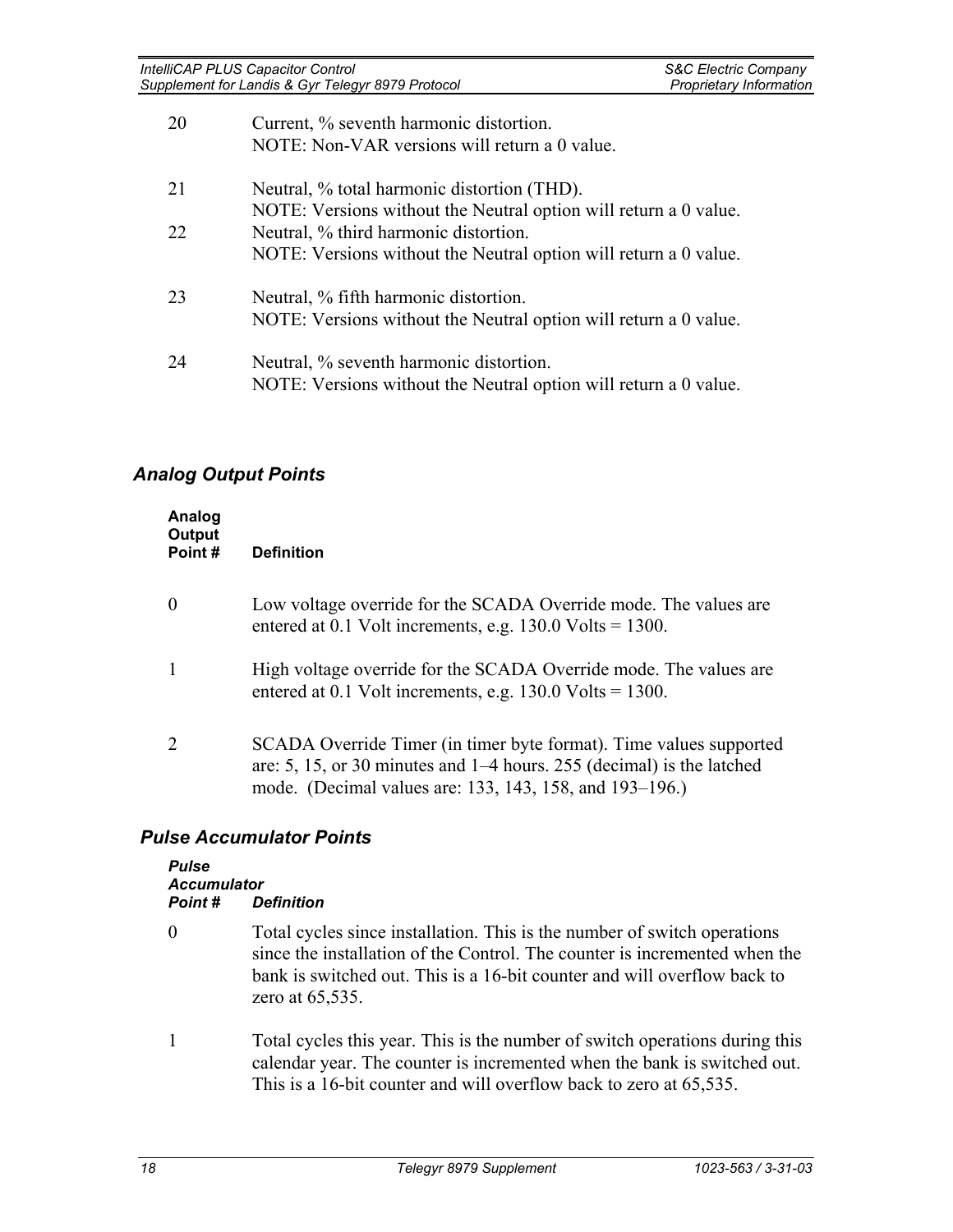### *Control Points(SBO)*

#### *Control Point # Definition*

**NOTE:** For the Control-Select-Trip and Close commands, the timer value in the function definition must be non-zero.

0 **REMOTE** manual override close/open command. A Control-Select-Close command switches the bank into the circuit. A Control-Select-Trip command switches the bank out of the circuit.

> NOTE: Use control point 1 to enable manual operation before issuing trip or close commands. If these commands are issued with SCADA Override enabled, SCADA Override will become active for the SCADA Override timer duration.

The command will return an exception error if the hardware faceplate switch is not in the **REMOTE** position.

- 1 Enable or disable "Automatic" operation. A Control-Select-Close command enables automatic operation. A Control-Select-Trip enables manual operation.
- 2 Enable or disable SCADA Override mode. A Control-Select-Close command enables SCADA Override. A Control-Select-Trip disables SCADA Override.
	- When enabled, issuing a close or trip command to control point "0" will start the SCADA Override mode.

### *Pulse Output Points*

#### *Control*

#### *Point # Definition*

0 Reset Neutral Lockout. Raise(value >= 128) = Reset.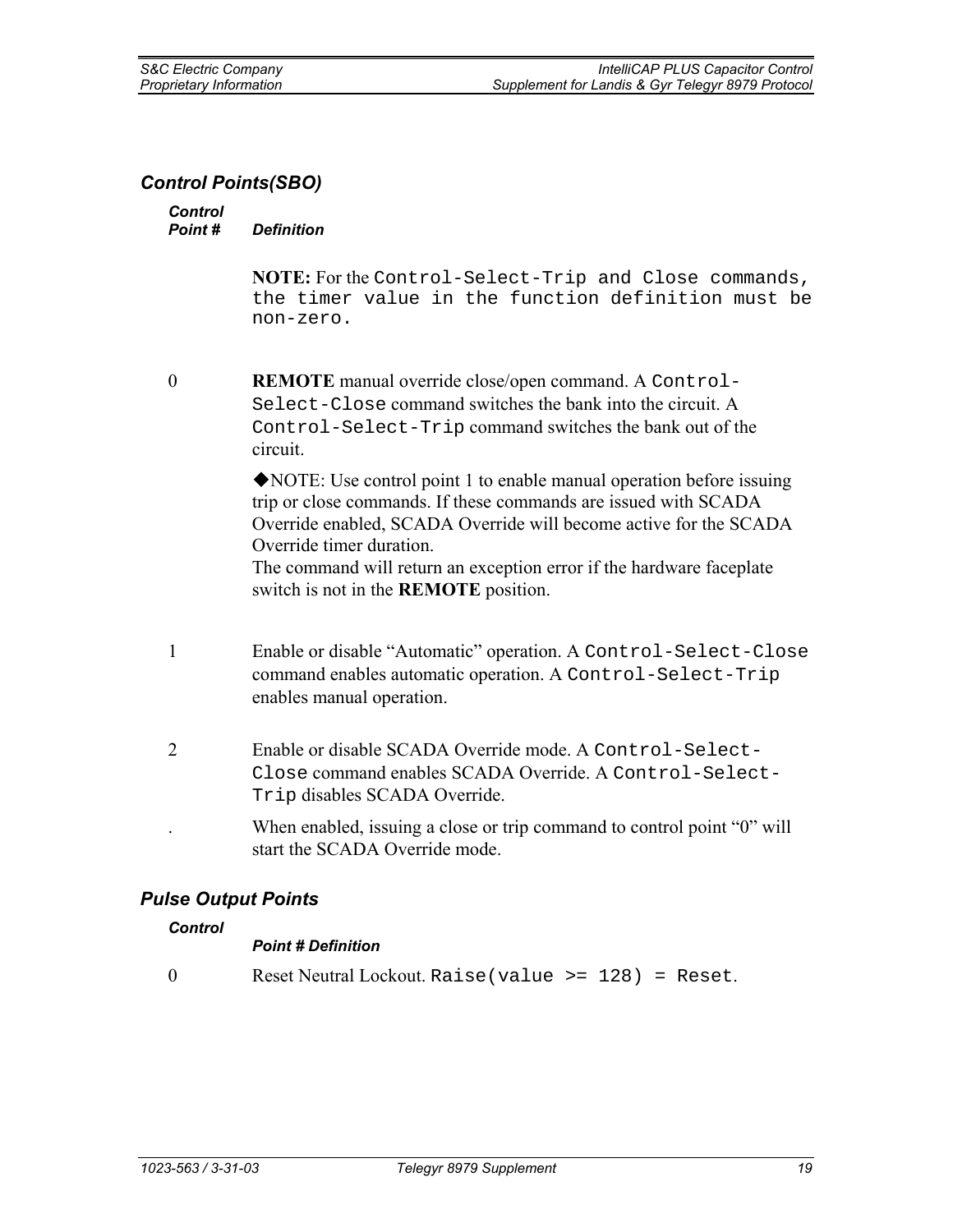# *Telegyr 8979 Protocol Functions Implemented*

The following Telegyr 8979 protocol functions have been implemented:

- Analog Change Report  $(FC = 0)$
- Analog Force Report  $(FC = 1)$
- Analog Group Change Report  $(FC = 2)$
- Analog Group Force Report  $(FC = 3)$
- Analog Reference Force Report  $(FC = 5)$
- Indication Change Report  $(FC = 6)$
- Indication Force Report  $(FC = 7)$
- Digital Input Force Report  $(FC = 11)$
- Accumulator Change Report  $(FC = 12)$
- Accumulator Force Report  $(FC = 13)$
- Analog Output  $(FC = 20)$
- SBO Select  $(FC = 21)$ . The timer count must be non-zero.
- SBO Operate  $(FC = 22)$
- Pulse Output  $(FC = 25)$
- Accumulator Freeze  $(FC = 24)$
- SBO Immediate Execute  $(FC = 28)$ . The timer count must be non-zero.
- Restart RTU  $(FC = 30)$
- RTU Configuration  $(FC = 31)$ . The Control's configuration is:

25 analog points  $\omega$  8 points per card = 4 cards

24 status points  $\omega$  16 points per card = 2 cards

- 3 control points  $\omega$  8 points per card = 1 cards
- 2 accumulator points  $\omega$  8 points per card = 1 card
- 1 pulse output point  $\omega$  8 points per card = 1 card

With 16 cards per chassis, there is 1 chassis.

- Time Synchronization  $(FC = 32)$
- Time Bias  $(FC = 33)$
- Analog Deadbands  $(FC = 34)$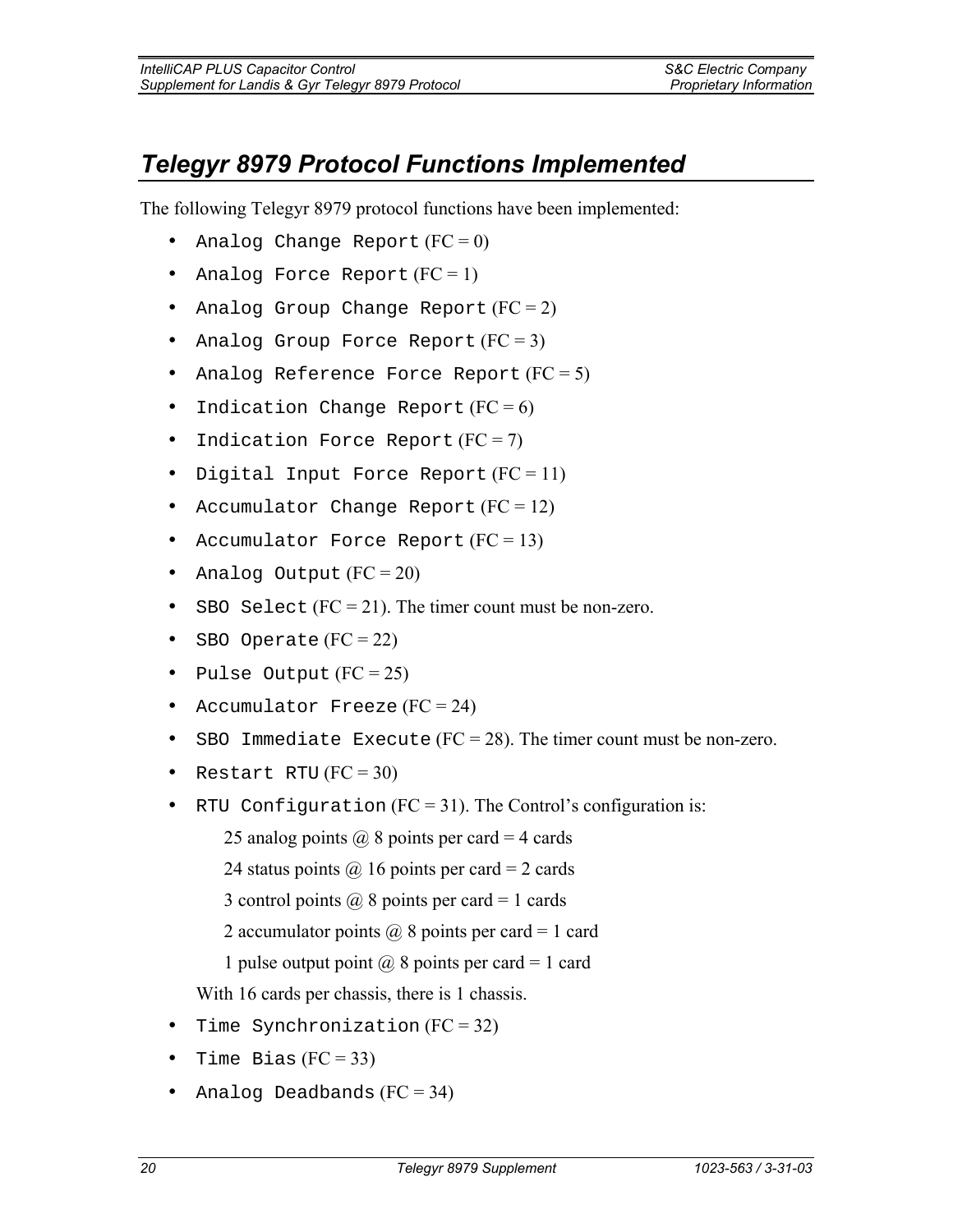- Analog Group Define  $(FC = 35)$
- Continue Request  $(FC = 37)$
- Repeat Last Message  $(FC = 38)$
- Firmware Configuration  $(FC = 39)$
- Table Read  $(FC = 47)$
- Table Write (FC = 48). Before a Table Write command is accepted, a value of 15 (hex) must have been written to location 1006 (hex), or writes must have been enabled on the second SETUP: Communications screen.
- Exception Report  $(FC = 63)$

The following Telegyr 8979 protocol functions and commands are *not* supported (an Invalid Function Code exception report is generated):

- SOE Change Report  $(FC = 8)$
- SOE Force Report  $(FC = 9)$
- SOE Log Change Report  $(FC = 14)$
- Digital Output  $(FC = 23)$
- Pulse Train Output  $(FC = 26)$
- Accumulator Preset  $(FC = 36)$